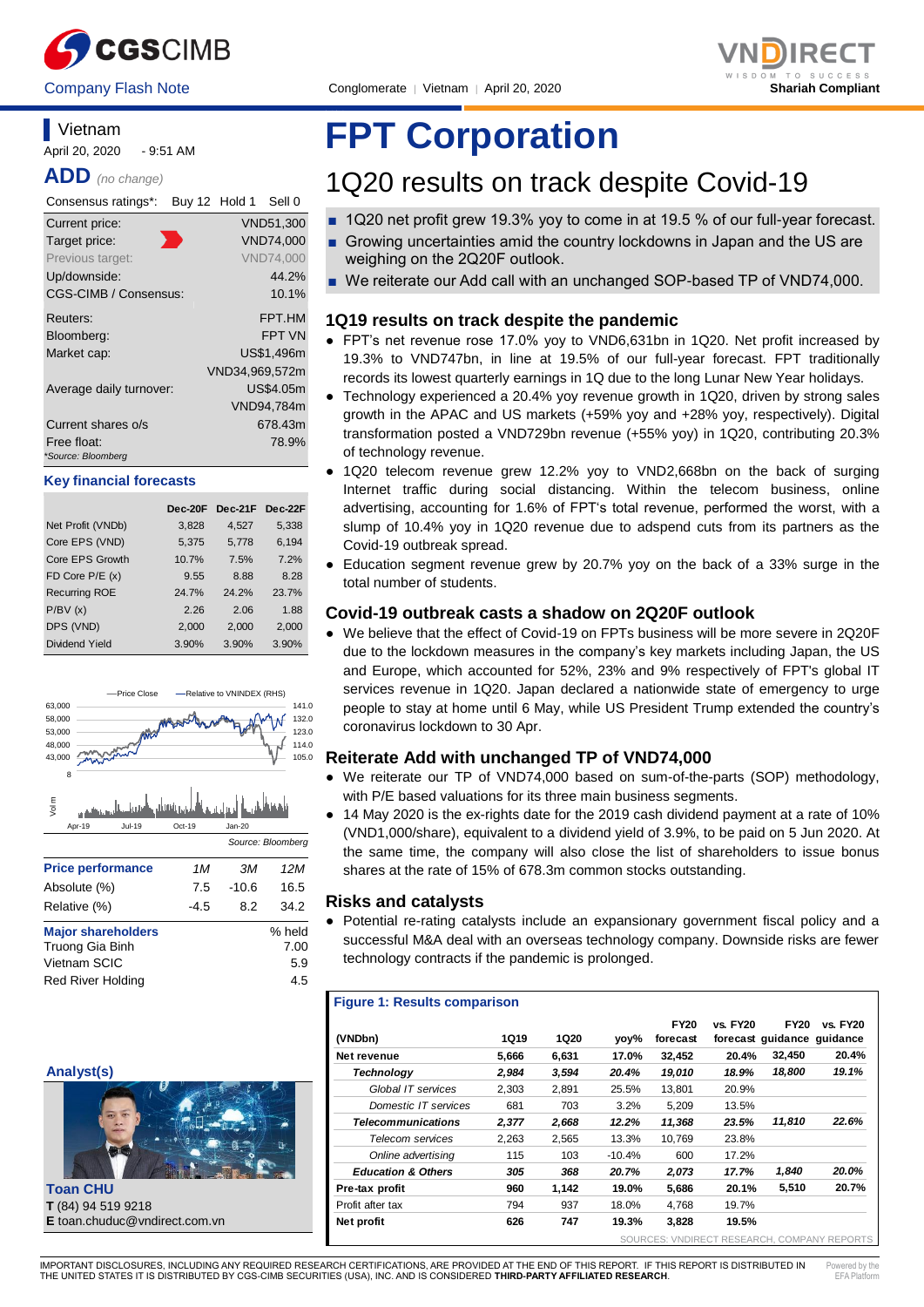

Conglomerate │ Vietnam FPT Corporation | April 20, 2020



| <b>Figure 2: Peers comparison</b> |                                                                                                              |               |                 |                 |          |                             |             |                  |           |                 |      |      |      |      |                                                 |     |
|-----------------------------------|--------------------------------------------------------------------------------------------------------------|---------------|-----------------|-----------------|----------|-----------------------------|-------------|------------------|-----------|-----------------|------|------|------|------|-------------------------------------------------|-----|
| Company                           | <b>Share</b><br><b>Target</b><br>P/E(x)<br><b>Market Cap</b><br><b>Bloomberg</b><br>Price<br>Price<br>Recom. | 3-vear EPS    | P/BV(x)         |                 |          | Recurring<br><b>ROE (%)</b> |             | <b>EV/EBITDA</b> | Yield (%) | <b>Dividend</b> |      |      |      |      |                                                 |     |
|                                   | <b>Ticker</b>                                                                                                |               | (local<br>curr) | (local<br>curr) | (US\$m)  |                             | FY20F FY21F | CAGR (%)         |           |                 |      |      |      |      | FY20F FY21F FY20F FY21F FY20F FY21F FY20F FY21F |     |
| <b>FPT CORP</b>                   | <b>FPT VN</b>                                                                                                | <b>ADD</b>    | 51.300          | 74.000          | 1.495.6  | 9.5                         | 8.9         | 14.2             | 2.3       | 2.1             | 24.7 | 24.2 | 5.1  | 4.5  | 3.9                                             | 3.9 |
| <b>Telecom</b>                    |                                                                                                              |               |                 |                 |          |                             |             |                  |           |                 |      |      |      |      |                                                 |     |
| <b>TELSTRA CORP</b>               | TLS AU                                                                                                       | <b>ADD</b>    | 3.09            | 3.73            | 23.406.3 | 16.2                        | 17.6        | (3.2)            | 2.4       | 2.3             | 15.1 | 13.4 | 5.8  | 6.2  | 0.0                                             | 0.0 |
| <b>TELEKOMUNIKASI</b>             | <b>TLKM IJ</b>                                                                                               | <b>HOLD</b>   | 3,120           | 4,250           | 19,985.4 | 13.3                        | 11.8        | 14.2             | 2.9       | 2.6             | 22.2 | 23.2 | 5.2  | 4.8  | 5.6                                             | 6.3 |
| <b>MAXIS BHD</b>                  | <b>MAXIS MK</b>                                                                                              | <b>REDUCE</b> | 5.32            | 5.10            | 9,521.0  | 27.8                        | 27.2        | 2.6              | 6.1       | 6.1             | 21.7 | 22.3 | 13.4 | 13.0 | 3.7                                             | 3.7 |
| <b>INTOUCH HOLDINGS</b>           | <b>INTUCH TB</b>                                                                                             | <b>ADD</b>    | 49.75           | 64.40           | 4.905.4  | 13.5                        | 13.2        | (0.2)            | 4.0       | 3.8             | 31.2 | 29.5 | 10.2 | 9.7  | 5.6                                             | 6.0 |
| <b>GLOBE TELECOM</b>              | <b>GLO PM</b>                                                                                                | <b>HOLD</b>   | 2.180           | 2,060           | 5.704.6  | 16.0                        | N/A         | 3.1              | 3.6       | N/A             | 22.9 | N/A  | 6.6  | N/A  | 0.0                                             | N/A |
| PLDT INC                          | <b>TEL PM</b>                                                                                                | <b>ADD</b>    | 1,150           | 1.780           | 4.880.9  | 9.8                         | 9.4         | (3.4)            | 2.2       | 2.2             | 20.8 | 22.2 | 4.5  | 4.3  | 6.2                                             | 6.4 |
| Average                           |                                                                                                              |               |                 |                 |          | 16.1                        | 15.8        | 2.2              | 3.5       | 3.4             | 22.3 | 22.1 | 7.6  | 7.6  | 3.5                                             | 4.5 |
| Median                            |                                                                                                              |               |                 |                 |          | 14.7                        | 13.2        | 1.2              | 3.2       | 2.6             | 22.0 | 22.3 | 6.2  | 6.2  | 4.6                                             | 6.0 |
|                                   |                                                                                                              |               |                 |                 |          |                             |             |                  |           |                 |      |      |      |      |                                                 |     |
| <b>Software &amp; IT Services</b> |                                                                                                              |               |                 |                 |          |                             |             |                  |           |                 |      |      |      |      |                                                 |     |
| <b>INFOSYS LTD</b>                | <b>INFO IN</b>                                                                                               | <b>ADD</b>    | 628.8           | 840             | 36.417.1 | 16.2                        | 14.6        | 10.0             | 4.1       | 3.8             | 25.5 | 27.1 | 10.6 | 9.4  | 3.7                                             | 4.4 |
| <b>WIPRO LTD</b>                  | <b>WPRO IN</b>                                                                                               | <b>ADD</b>    | 187.0           | 225             | 13.546.2 | 11.2                        | 12.9        | 4.6              | 2.0       | 1.7             | 17.3 | 13.9 | 6.8  | 6.9  | 0.5                                             | 3.5 |
| <b>HCL TECH LTD</b>               | <b>HCLT IN</b>                                                                                               | <b>ADD</b>    | 455.3           | 680             | 16.700.3 | 11.5                        | 10.4        | 8.7              | 2.4       | 2.2             | 23.3 | 22.1 | 7.0  | 6.4  | 3.8                                             | 4.3 |
| <b>TECH MAHINDRA LT</b>           | <b>TECHM IN</b>                                                                                              | <b>ADD</b>    | 509.9           | 890             | 6.634.9  | 10.3                        | 9.1         | 9.2              | 2.1       | 1.9             | 20.7 | 21.7 | 6.3  | 5.2  | 5.4                                             | 6.2 |
| <b>L&amp;T INFOTECH LTD</b>       | LTI IN                                                                                                       | <b>ADD</b>    | 1,444.7         | 2,175           | 3,400.5  | 16.8                        | 14.3        | 10.5             | 4.4       | 3.7             | 28.1 | 27.8 | 11.3 | 9.5  | 2.0                                             | 2.4 |
| <b>HEXAWARE TECHNOL</b>           | HEXW IN                                                                                                      | <b>ADD</b>    | 278.0           | 420             | 1,077.3  | 11.8                        | 10.2        | 12.2             | 2.6       | 2.3             | 23.7 | 24.2 | 8.1  | 6.9  | 2.9                                             | 4.7 |
| <b>NIIT LTD</b>                   | <b>NIIT IN</b>                                                                                               | <b>REDUCE</b> | 1.112.2         | 1.740           | 890.1    | 14.9                        | 12.5        | 15.5             | 2.9       | 2.6             | 20.3 | 22.0 | 8.5  | 7.0  | 1.8                                             | 4.0 |
| <b>CYIENT LTD</b>                 | <b>CYLIN</b>                                                                                                 | <b>ADD</b>    | 226.9           | 600             | 338.9    | 5.7                         | 4.8         | 5.3              | 0.9       | 0.8             | 16.3 | 17.7 | 2.9  | 2.2  | 6.1                                             | 7.5 |
| <b>MPHASIS LTD</b>                | <b>MPHL IN</b>                                                                                               | <b>HOLD</b>   | 726.8           | 965             | 1,830.8  | 12.0                        | 10.8        | 8.8              | 2.4       | 2.3             | 20.7 | 21.5 | 7.1  | 6.3  | 7.1                                             | 7.8 |
| <b>MINDTREE LTD</b>               | <b>MTCL IN</b>                                                                                               | <b>HOLD</b>   | 752.7           | 915             | 1,686.7  | 19.6                        | 14.0        | 10.6             | 3.7       | 3.2             | 19.0 | 24.4 | 10.4 | 7.9  | 2.3                                             | 3.4 |
| L&T TECHNOLOGY S                  | LTTS IN                                                                                                      | <b>HOLD</b>   | 1,261.5         | 1.680           | 1,744.0  | 16.1                        | 14.2        | 11.3             | 4.4       | 3.6             | 29.8 | 28.0 | 10.7 | 9.3  | 1.9                                             | 2.2 |
| Average                           |                                                                                                              |               |                 |                 |          | 13.3                        | 11.6        | 9.7              | 2.9       | 2.6             | 22.2 | 22.8 | 8.2  | 7.0  | 3.4                                             | 4.6 |
| Median                            |                                                                                                              |               |                 |                 |          | 12.0                        | 12.5        | 10.0             | 2.6       | 2.3             | 20.7 | 22.1 | 8.1  | 6.9  | 2.9                                             | 4.3 |

SOURCES: VNDIRECT RESEARCH, CGS-CIMB RESEARCH, BLOOMBERG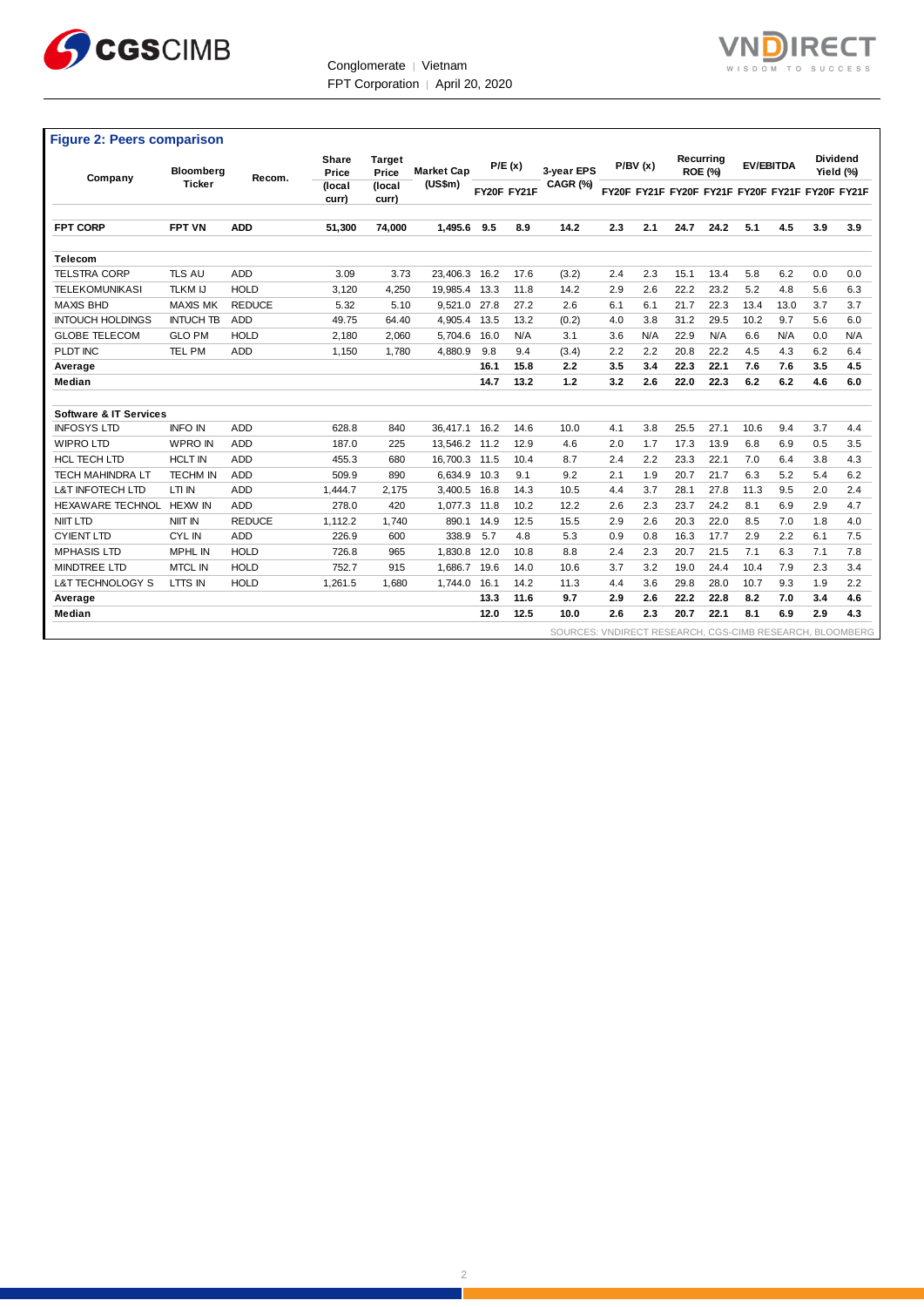



### **BY THE NUMBERS**

| (VNDb)                                    | Dec-19A  | Dec-20F | Dec-21F  | Dec-22F  |
|-------------------------------------------|----------|---------|----------|----------|
| <b>Total Net Revenues</b>                 | 27.717   | 32.452  | 37.570   | 43.292   |
| <b>Gross Profit</b>                       | 10.711   | 12.662  | 14.819   | 17,283   |
| <b>Operating EBITDA</b>                   | 5.462    | 6.566   | 7.863    | 9,359    |
| Depreciation And Amortisation             | (1, 344) | (1,641) | (2,000)  | (2, 396) |
| <b>Operating EBIT</b>                     | 4,118    | 4,925   | 5,863    | 6,963    |
| Financial Income/(Expense)                | 114      | 185     | 232      | 274      |
| Pretax Income/(Loss) from Assoc.          | 405      | 534     | 579      | 631      |
| Non-Operating Income/(Expense)            | 28       | 42      | 51       | 62       |
| Profit Before Tax (pre-El)                | 4.665    | 5.686   | 6,725    | 7.929    |
| <b>Exceptional Items</b>                  |          |         |          |          |
| Pre-tax Profit                            | 4.665    | 5.686   | 6.725    | 7.929    |
| Taxation                                  | (753)    | (918)   | (1,086)  | (1, 280) |
| Exceptional Income - post-tax             |          |         |          |          |
| <b>Profit After Tax</b>                   | 3,912    | 4,768   | 5,639    | 6,649    |
| Minority Interests                        | (776)    | (940)   | (1, 112) | (1, 311) |
| <b>Preferred Dividends</b>                |          |         |          |          |
| FX Gain/(Loss) - post tax                 |          |         |          |          |
| Other Adjustments - post-tax              |          |         |          |          |
| <b>Net Profit</b>                         | 3,135    | 3,828   | 4,527    | 5,338    |
| <b>Recurring Net Profit</b>               | 3.135    | 3.828   | 4.527    | 5.338    |
| <b>Fully Diluted Recurring Net Profit</b> | 3,135    | 3,828   | 4,527    | 5,338    |

| <b>Cash Flow</b>                 |          |          |          |          |
|----------------------------------|----------|----------|----------|----------|
| (VNDb)                           | Dec-19A  | Dec-20E  | Dec-21F  | Dec-22F  |
| <b>EBITDA</b>                    | 5.462    | 6.566    | 7.863    | 9.359    |
| Cash Flow from Invt. & Assoc.    |          |          |          |          |
| Change In Working Capital        | (566)    | (79)     | 37       | 37       |
| (Incr)/Decr in Total Provisions  |          |          |          |          |
| Other Non-Cash (Income)/Expense  | 25       | 489      | 524      | 570      |
| <b>Other Operating Cashflow</b>  | (197)    | 13       | 18       | 23       |
| Net Interest (Paid)/Received     | 155      | 214      | 266      | 313      |
| <b>Tax Paid</b>                  | (723)    | (918)    | (1,086)  | (1, 280) |
| <b>Cashflow From Operations</b>  | 4.157    | 6,285    | 7,622    | 9,022    |
| Capex                            | (2, 713) | (3, 349) | (3,739)  | (4, 169) |
| Disposals Of FAs/subsidiaries    | (1)      | $\Omega$ | $\Omega$ | $\Omega$ |
| Acq. Of Subsidiaries/investments |          |          |          |          |
| Other Investing Cashflow         | 91       | (1, 102) | (1, 167) | (1, 159) |
| Cash Flow From Investing         | (2,623)  | (4, 451) | (4,906)  | (5, 329) |
| Debt Raised/(repaid)             | 205      | 787      | 865      | 952      |
| Proceeds From Issue Of Shares    | 32       | $\Omega$ | $\Omega$ | $\Omega$ |
| Shares Repurchased               | (0)      | $\Omega$ | $\Omega$ | $\Omega$ |
| Dividends Paid                   | (2, 238) | (1,865)  | (2,052)  | (2, 257) |
| <b>Preferred Dividends</b>       |          |          |          |          |
| Other Financing Cashflow         | $\Omega$ | $\Omega$ | $\Omega$ | $\Omega$ |
| Cash Flow From Financing         | (2,002)  | (1,079)  | (1, 187) | (1, 305) |
| <b>Total Cash Generated</b>      | (468)    | 755      | 1.529    | 2,388    |
| <b>Free Cashflow To Equity</b>   | 1.738    | 2.621    | 3.581    | 4.645    |
| <b>Free Cashflow To Firm</b>     | 1.900    | 2,251    | 3,174    | 4,198    |



| <b>Balance Sheet</b>                       |          |          |          |          |
|--------------------------------------------|----------|----------|----------|----------|
| (VNDb)                                     | Dec-19A  | Dec-20E  | Dec-21F  | Dec-22F  |
| <b>Total Cash And Equivalents</b>          | 10,236   | 12,093   | 14,788   | 18,336   |
| <b>Total Debtors</b>                       | 6.088    | 7.206    | 8.343    | 9.613    |
| Inventories                                | 1.284    | 1.532    | 1.761    | 2.013    |
| <b>Total Other Current Assets</b>          | 1.430    | 1.864    | 1.987    | 2.289    |
| <b>Total Current Assets</b>                | 19,038   | 22,695   | 26,879   | 32,252   |
| <b>Fixed Assets</b>                        | 6.297    | 7.824    | 9.342    | 10.853   |
| <b>Total Investments</b>                   | 2.497    | 2.973    | 3.488    | 4.049    |
| Intangible Assets                          | 1,420    | 1.131    | 1,068    | 1,003    |
| <b>Total Other Non-Current Assets</b>      | 4,407    | 4.879    | 5.634    | 6.487    |
| <b>Total Non-current Assets</b>            | 14.621   | 16.807   | 19.532   | 22,392   |
| Short-term Debt                            | 7.516    | 8.268    | 9.094    | 10.004   |
| Current Portion of Long-Term Debt          |          |          |          |          |
| <b>Total Creditors</b>                     | 5.094    | 5.923    | 6.819    | 7.807    |
| Other Current Liabilities                  | 3.681    | 4.288    | 5.072    | 6.131    |
| <b>Total Current Liabilities</b>           | 16.291   | 18.479   | 20.985   | 23.942   |
| Total Long-term Debt                       | 350      | 385      | 423      | 466      |
| Hybrid Debt - Debt Component               |          |          |          |          |
| <b>Total Other Non-Current Liabilities</b> | 143      | 175      | 202      | 231      |
| <b>Total Non-current Liabilities</b>       | 493      | 560      | 625      | 697      |
| <b>Total Provisions</b>                    | $\Omega$ | $\Omega$ | $\Omega$ | $\Omega$ |
| <b>Total Liabilities</b>                   | 16.784   | 19.040   | 21.610   | 24,639   |
| Shareholders' Equity                       | 14.040   | 16.938   | 20.446   | 24.657   |
| Minority Interests                         | 2.835    | 3,525    | 4.354    | 5.348    |
| <b>Total Equity</b>                        | 16,875   | 20,462   | 24,800   | 30,004   |

#### **Key Ratios**

|                                  | Dec-19A | Dec-20F | Dec-21F | Dec-22F |
|----------------------------------|---------|---------|---------|---------|
| Revenue Growth                   | 19.4%   | 17.1%   | 15.8%   | 15.2%   |
| Operating EBITDA Growth          | 27.4%   | 20.2%   | 19.7%   | 19.0%   |
| Operating EBITDA Margin          | 19.7%   | 20.2%   | 20.9%   | 21.6%   |
| Net Cash Per Share (VND)         | 3.493   | 4,611   | 6.421   | 8,713   |
| BVPS (VND)                       | 20.697  | 22.699  | 24.910  | 27.309  |
| Gross Interest Cover             | 11.24   | 11.83   | 12.80   | 13.82   |
| <b>Effective Tax Rate</b>        | 16.1%   | 16.1%   | 16.1%   | 16.1%   |
| Net Dividend Payout Ratio        | 43.3%   | 39.0%   | 36.3%   | 33.8%   |
| <b>Accounts Receivables Days</b> | 70.29   | 65.95   | 66.20   | 66.35   |
| <b>Inventory Days</b>            | 28.17   | 26.04   | 26.42   | 26.48   |
| <b>Accounts Payables Days</b>    | 55.68   | 52.71   | 52.10   | 52.23   |
| <b>ROIC</b> (%)                  | 40.3%   | 40.5%   | 41.2%   | 42.9%   |
| ROCE (%)                         | 20.0%   | 20.6%   | 20.8%   | 20.8%   |
| Return On Average Assets         | 12.0%   | 12.5%   | 12.6%   | 12.6%   |

|                                      | Dec-19A | Dec-20F | Dec-21F | Dec-22F |
|--------------------------------------|---------|---------|---------|---------|
| Rev. growth (%, main biz.)           | 19.0%   | 20.4%   | 18.0%   | 17.9%   |
| EBITDA mgns (%, main biz.)           | N/A     | N/A     | N/A     | N/A     |
| Rev. as % of total (main biz.)       | 57.4%   | 58.6%   | 59.7%   | 61.1%   |
| EBITDA as % of total (main biz.)     | N/A     | N/A     | N/A     | N/A     |
| Rev. growth (%, 2ndary biz.)         | 14.0%   | 9.3%    | 12.0%   | 11.0%   |
| EBITDA mgns (%, 2ndary biz.)         | N/A     | N/A     | N/A     | N/A     |
| Rev. as % of total (2ndary biz.)     | 36.3%   | 35.0%   | 33.9%   | 32.6%   |
| EBITDA as % of total (2ndary biz.)   | N/A     | N/A     | N/A     | N/A     |
| Rev. growth (%, tertiary biz.)       | 27.2%   | 15.7%   | 16.2%   | 13.0%   |
| EBITDA mgns (%, tertiary biz.)       | N/A     | N/A     | N/A     | N/A     |
| Rev.as % of total (tertiary biz.)    | 6.3%    | 6.4%    | 6.4%    | 6.3%    |
| EBITDA as % of total (tertiary biz.) | N/A     | N/A     | N/A     | N/A     |

SOURCES: VNDIRECT RESEARCH, COMPANY REPORTS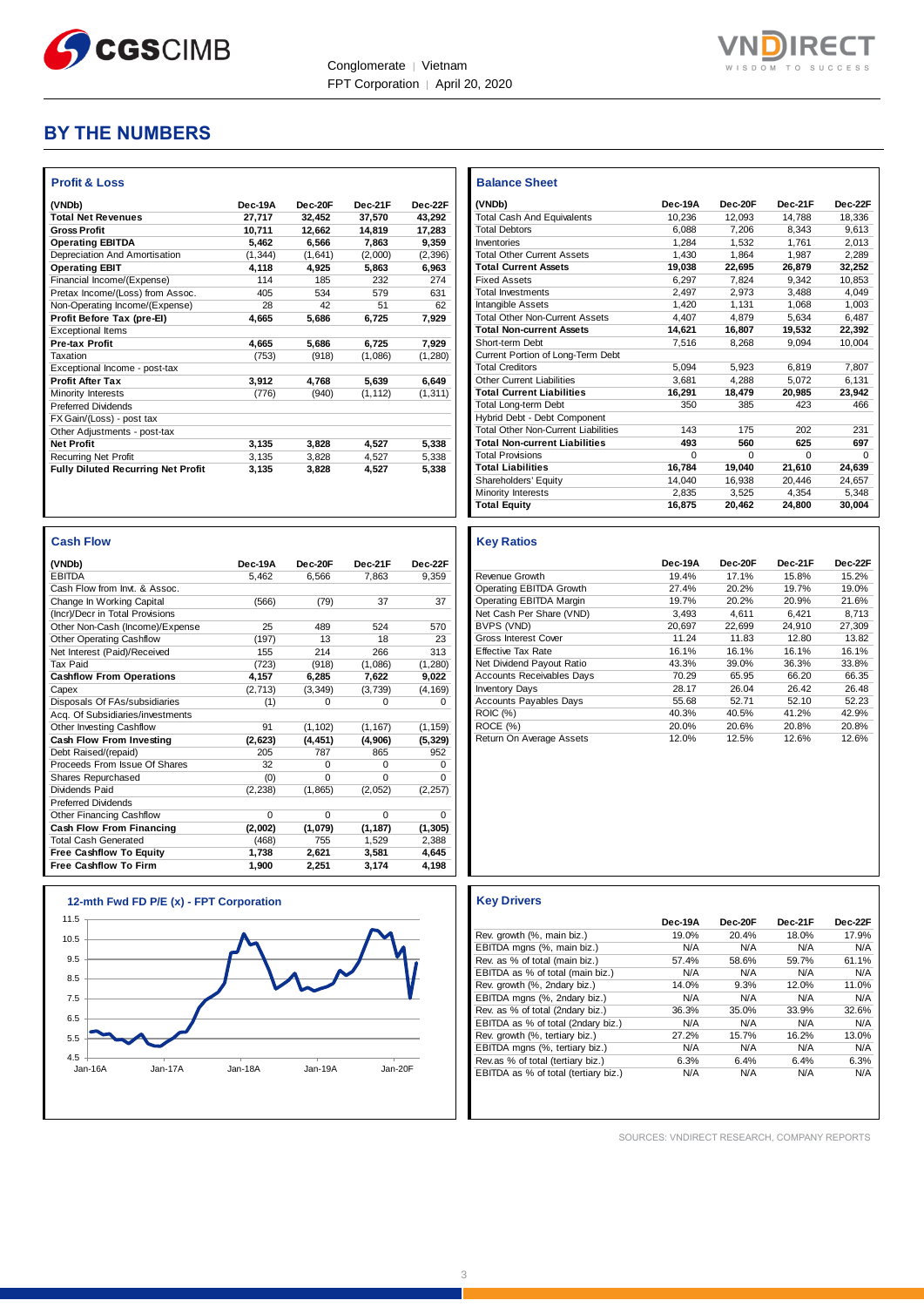



#### **DISCLAIMER**

The content of this report (including the views and opinions expressed therein, and the information comprised therein) has been prepared by and belongs to VNDIRECT Securities Corporation, and is distributed by CGS-CIMB pursuant to an arrangement between VNDIRECT Securities Corporation and CGS-CIMB. VNDIRECT Securities Corporation is not an affiliate of CGS-CIMB.

This report is not directed to, or intended for distribution to or use by, any person or entity who is a citizen or resident of or located in any locality, state, country or other jurisdiction where such distribution, publication, availability or use would be contrary to law or regulation.

By accepting this report, the recipient hereof represents and warrants that he is entitled to receive such report in accordance with the restrictions set forth below and agrees to be bound by the limitations contained herein (including the "Restrictions on Distributions" set out below). Any failure to comply with these limitations may constitute a violation of law. This publication is being supplied to you strictly on the basis that it will remain confidential. No part of this report may be (i) copied, photocopied, duplicated, stored or reproduced in any form by any means or (ii) redistributed or passed on, directly or indirectly, to any other person in whole or in part, for any purpose without the prior written consent of CGS-CIMB.

The information contained in this research report is prepared from data believed to be correct and reliable at the time of issue of this report.

VNDIRECT Securities Corporation may or may not issue regular reports on the subject matter of this report at any frequency and may cease to do so or change the periodicity of reports at any time. Neither VNDIRECT Securities Corporation nor CGS-CIMB is under any obligation to update this report in the event of a material change to the information contained in this report. Neither VNDIRECT Securities Corporation nor CGS-CIMB has any and will accept any, obligation to (i) check or ensure that the contents of this report remain current, reliable or relevant, (ii) ensure that the content of this report constitutes all the information a prospective investor may require, (iii) ensure the adequacy, accuracy, completeness, reliability or fairness of any views, opinions and information, and accordingly, VNDIRECT Securities Corporation, CGS-CIMB and their respective affiliates and related persons including China Galaxy International Financial Holdings Limited ("CGIFHL") and CIMB Group Sdn. Bhd. ("CIMBG") and their respective related corporations (and their respective directors, associates, connected persons and/or employees) shall not be liable in any manner whatsoever for any consequences (including but not limited to any direct, indirect or consequential losses, loss of profits and damages) of any reliance thereon or usage thereof. In particular, VNDIRECT Securities Corporation and CGS-CIMB disclaim all responsibility and liability for the views and opinions set out in this report.

Unless otherwise specified, this report is based upon reasonable sources. Such sources will, unless otherwise specified, for market data, be market data and prices available from the main stock exchange or market where the relevant security is listed, or, where appropriate, any other market. Information on the accounts and business of company(ies) will generally be based on published statements of the company(ies), information disseminated by regulatory information services, other publicly available information and information resulting from our research. Whilst every effort is made to ensure that statements of facts made in this report are accurate, all estimates, projections, forecasts, expressions of opinion and other subjective judgments contained in this report are based on assumptions considered to be reasonable as of the date of the document in which they are contained and must not be construed as a representation that the matters referred to therein will occur. Past performance is not a reliable indicator of future performance. The value of investments may go down as well as up and those investing may, depending on the investments in question, lose more than the initial investment. No report shall constitute an offer or an invitation by or on behalf of CGS-CIMB or VNDIRECT Securities Corporation, or their respective affiliates (including CGIFHL, CIMBG and their respective related corporations) to any person to buy or sell any investments.

CGS-CIMB and/or VNDIRECT Securities Corporation and/or their respective affiliates and related corporations (including CGIFHL, CIMBG and their respective related corporations), their respective directors, associates, connected parties and/or employees may own or have positions in securities of the company(ies) covered in this research report or any securities related thereto and may from time to time add to or dispose of, or may be materially interested in, any such securities. Further, CGS-CIMB and/or VNDIRECT Securities Corporation, and/or their respective affiliates and their respective related corporations (including CGIFHL, CIMBG and their respective related corporations) do and seek to do business with the company(ies) covered in this research report and may from time to time act as market maker or have assumed an underwriting commitment in securities of such company(ies), may sell them to or buy them from customers on a principal basis and may also perform or seek to perform significant investment banking, advisory, underwriting or placement services for or relating to such company(ies) as well as solicit such investment, advisory or other services from any entity mentioned in this report.

CGS-CIMBand/or VNDIRECT Securities Corporation and/or their respective affiliates (including CGIFHL, CIMBG and their respective related corporations) may enter into an agreement with the company(ies) covered in this report relating to the production of research reports. CGS-CIMB and/or VNDIRECT Securities Corporation may disclose the contents of this report to the company(ies) covered by it and may have amended the contents of this report following such disclosure.

The analyst responsible for the production of this report hereby certifies that the views expressed herein accurately and exclusively reflect his or her personal views and opinions about any and all of the issuers or securities analysed in this report and were prepared independently and autonomously. No part of the compensation of the analyst(s) was, is, or will be directly or indirectly related to the inclusion of specific recommendations(s) or view(s) in this report. The analyst(s) who prepared this research report is prohibited from receiving any compensation, incentive or bonus based on specific investment banking transactions or for providing a specific recommendation for, or view of, a particular company. Information barriers and other arrangements may be established where necessary to prevent conflicts of interests arising. However, the analyst(s) may receive compensation that is based on his/their coverage of company(ies) in the performance of his/their duties or the performance of his/their recommendations and the research personnel involved in the preparation of this report may also participate in the solicitation of the businesses as described above. In reviewing this research report, an investor should be aware that any or all of the foregoing, among other things, may give rise to real or potential conflicts of interest. Additional information is, subject to the duties of confidentiality, available on request.

The term "VNDIRECT Securities Corporation" shall, unless the context otherwise requires, mean VNDIRECT Securities Corporation and its affiliates, subsidiaries and related companies. The term "CGS-CIMB" shall denote, where appropriate, the relevant entity distributing or disseminating the report in the particular jurisdiction referenced below, or, in every other case except as otherwise stated herein, CGS-CIMB Securities International Pte. Ltd. and its affiliates, subsidiaries and related corporations.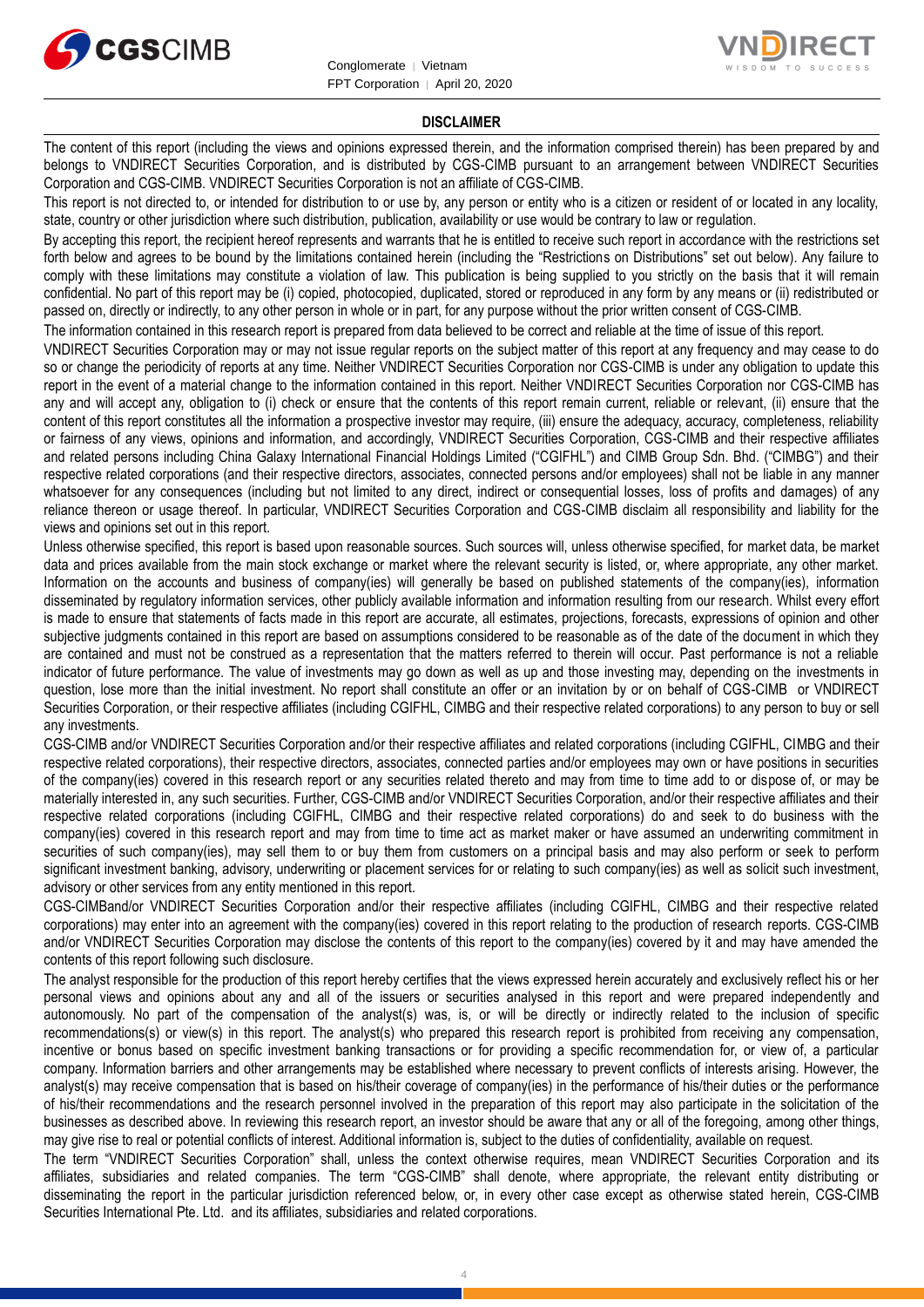



**CGS-CIMB**

| Country     | <b>CGS-CIMB Entity</b>                                                            | <b>Regulated by</b>                                             |
|-------------|-----------------------------------------------------------------------------------|-----------------------------------------------------------------|
| Hong Kong   | CGS-CIMB Securities (Hong Kong) Limited                                           | Securities and Futures Commission Hong Kong                     |
| India       | CGS-CIMB Securities (India) Private Limited                                       | Securities and Exchange Board of India (SEBI)                   |
| Indonesia   | PT CGS-CIMB Sekuritas Indonesia                                                   | Financial Services Authority of Indonesia                       |
| Malaysia    | CGS-CIMB Securities Sdn. Bhd. (formerly known<br>as Jupiter Securities Sdn. Bhd.) | Securities Commission Malaysia                                  |
| Singapore   | CGS-CIMB Research Pte. Ltd.                                                       | Monetary Authority of Singapore                                 |
| South Korea | CGS-CIMB Securities (Hong Kong) Limited,<br>Korea Branch                          | Financial Services Commission and Financial Supervisory Service |
| Thailand    | CGS-CIMB Securities (Thailand) Co. Ltd.                                           | Securities and Exchange Commission Thailand                     |

(i) As of March 31, 2020 VNDIRECT Securities Corporation has a proprietary position in the securities (which may include but not limited to shares, warrants, call warrants and/or any other derivatives) in the following company or companies covered or recommended in this report:  $(a)$  -

(ii) As of April 20, 2020, the analyst(s) who prepared this report, and the associate(s), has / have an interest in the securities (which may include but not limited to shares, warrants, call warrants and/or any other derivatives) in the following company or companies covered or recommended in this report:

(a) -

This report does not purport to contain all the information that a prospective investor may require. CGS-CIMB, VNDIRECT Securities Corporation and their respective affiliates (including CGIFHL, CIMBG and their related corporations) do not make any guarantee, representation or warranty, express or implied, as to the adequacy, accuracy, completeness, reliability or fairness of any such information and opinion contained in this report. None of CGS-CIMB, VNDIRECT Securities Corporation and their respective affiliates and related persons (including CGIFHL, CIMBG and their related corporations) shall be liable in any manner whatsoever for any consequences (including but not limited to any direct, indirect or consequential losses, loss of profits and damages) of any reliance thereon or usage thereof.

This report is general in nature and has been prepared for information purposes only. It is intended for circulation amongst CGS-CIMB's and its affiliates' (including CGIFHL's, CIMBG's and their respective related corporations') clients generally and does not have regard to the specific investment objectives, financial situation and the particular needs of any specific person who may receive this report. The information and opinions in this report are not and should not be construed or considered as an offer, recommendation or solicitation to buy or sell the subject securities, related investments or other financial instruments or any derivative instrument, or any rights pertaining thereto.

Investors are advised to make their own independent evaluation of the information contained in this research report, consider their own individual investment objectives, financial situation and particular needs and consult their own professional and financial advisers as to the legal, business, financial, tax and other aspects before participating in any transaction in respect of the securities of company(ies) covered in this research report. The securities of such company(ies) may not be eligible for sale in all jurisdictions or to all categories of investors.

#### Restrictions on Distributions

**Australia:** Despite anything in this report to the contrary, this research is issued by VNDIRECT Securities Corporation and provided in Australia by CGS-CIMB Securities (Singapore) Pte. Ltd. and CGS-CIMB Securities (Hong Kong) Limited. This research is only available in Australia to persons who are "wholesale clients" (within the meaning of the Corporations Act 2001 (Cth) and is supplied solely for the use of such wholesale clients and shall not be distributed or passed on to any other person. You represent and warrant that if you are in Australia, you are a "wholesale client". This research is of a general nature only and has been prepared without taking into account the objectives, financial situation or needs of the individual recipient. CGS-CIMB Securities (Singapore) Pte. Ltd. and CGS-CIMB Securities (Hong Kong) Limited do not hold, and are not required to hold an Australian financial services license. CGS-CIMB Securities (Singapore) Pte. Ltd. and CGS-CIMB Securities (Hong Kong) Limited rely on "passporting" exemptions for entities appropriately licensed by the Monetary Authority of Singapore (under ASIC Class Order 03/1102) and the Securities and Futures Commission in Hong Kong (under ASIC Class Order 03/1103).

**Canada:** This research report has not been prepared in accordance with the disclosure requirements of Dealer Member Rule 3400 – Research Restrictions and Disclosure Requirements of the Investment Industry Regulatory Organization of Canada. For any research report distributed by CIBC, further disclosures related to CIBC conflicts of interest can be found at https://researchcentral.cibcwm.com.

**China:** For the purpose of this report, the People's Republic of China ("PRC") does not include the Hong Kong Special Administrative Region, the Macau Special Administrative Region or Taiwan. The distributor of this report has not been approved or licensed by the China Securities Regulatory Commission or any other relevant regulatory authority or governmental agency in the PRC. This report contains only marketing information. The distribution of this report is not an offer to buy or sell to any person within or outside PRC or a solicitation to any person within or outside of PRC to buy or sell any instruments described herein. This report is being issued outside the PRC to a limited number of institutional investors and may not be provided to any person other than the original recipient and may not be reproduced or used for any other purpose.

**France:** Only qualified investors within the meaning of French law shall have access to this report. This report shall not be considered as an offer to subscribe to, or used in connection with, any offer for subscription or sale or marketing or direct or indirect distribution of financial instruments and it is not intended as a solicitation for the purchase of any financial instrument.

**Germany:** This report is only directed at persons who are professional investors as defined in sec 31a(2) of the German Securities Trading Act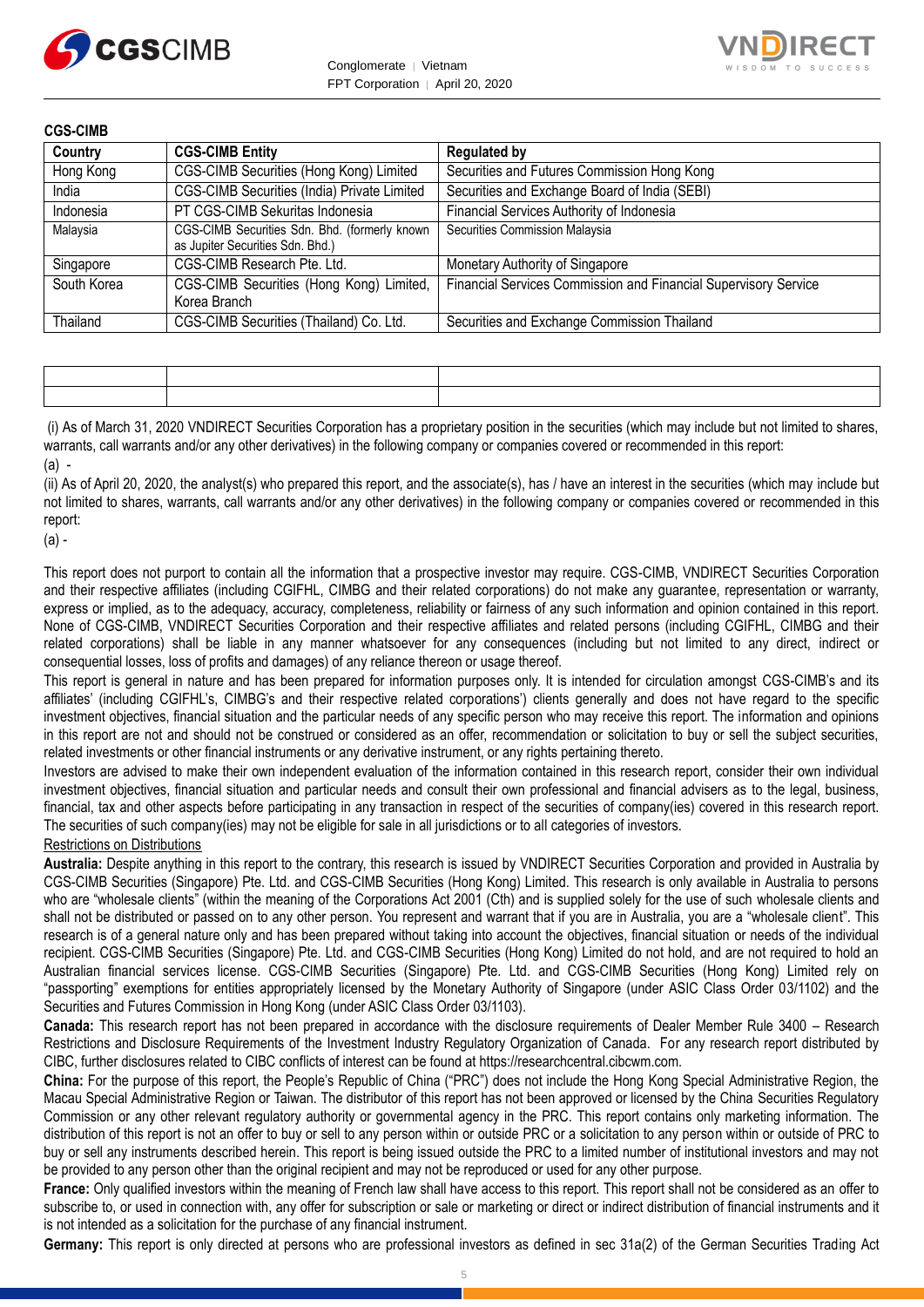

Conglomerate │ Vietnam FPT Corporation │ April 20, 2020



(WpHG). This publication constitutes research of a non-binding nature on the market situation and the investment instruments cited here at the time of the publication of the information.

The current prices/yields in this issue are based upon closing prices from Bloomberg as of the day preceding publication. Please note that neither the German Federal Financial Supervisory Agency (BaFin), nor any other supervisory authority exercises any control over the content of this report.

**Hong Kong:** This report is issued and distributed in Hong Kong by CGS-CIMB Securities (Hong Kong) Limited ("CHK") which is licensed in Hong Kong by the Securities and Futures Commission for Type 1 (dealing in securities) and Type 4 (advising on securities) activities. Any investors wishing to purchase or otherwise deal in the securities covered in this report should contact the Head of Sales at CGS-CIMB Securities (Hong Kong) Limited. The views and opinions in this research report are our own as of the date hereof and are subject to change. If the Financial Services and Markets Act of the United Kingdom or the rules of the Financial Conduct Authority apply to a recipient, our obligations owed to such recipient therein are unaffected. CHK has no obligation to update its opinion or the information in this research report.

CHK does not make a market on other securities mentioned in the report.

#### **India:**

This report is issued by VNDIRECT Securities Corporation and distributed in India by CGS-CIMB Securities (India) Private Limited ("CGS-CIMB India"). CGS-CIMB India is a subsidiary of CGS-CIMB Securities International Pte. Ltd. which in turn is a 50:50 joint venture company of CGIFHL and CIMBG. The details of the members of the group of companies of CGS-CIMB can be found at www.cgs-cimb.com, CGIFHL at www.chinastock.com.hk/en/ACG/ContactUs/index.aspx and CIMBG at www.cimb.com/en/who-we-are.html. CGS-CIMB India is registered with the National Stock Exchange of India Limited and BSE Limited as a trading and clearing member (Merchant Banking Number: INM000012037) under the Securities and Exchange Board of India (Stock Brokers and Sub-Brokers) Regulations, 1992. In accordance with the provisions of Regulation 4(g) of the Securities and Exchange Board of India (Investment Advisers) Regulations, 2013, CGS-CIMB India is not required to seek registration with the Securities and Exchange Board of India ("SEBI") as an Investment Adviser. CGS-CIMB India is registered with SEBI (SEBI Registration Number: INZ000157134) as a Research Analyst (INH000000669) pursuant to the SEBI (Research Analysts) Regulations, 2014 ("Regulations").

This report does not take into account the particular investment objectives, financial situations, or needs of the recipients. It is not intended for and does not deal with prohibitions on investment due to law/jurisdiction issues etc. which may exist for certain persons/entities. Recipients should rely on their own investigations and take their own professional advice before investment.

The report is not a "prospectus" as defined under Indian Law, including the Companies Act, 2013, and is not, and shall not be, approved by, or filed or registered with, any Indian regulator, including any Registrar of Companies in India, SEBI, any Indian stock exchange, or the Reserve Bank of India. No offer, or invitation to offer, or solicitation of subscription with respect to any such securities listed or proposed to be listed in India is being made, or intended to be made, to the public, or to any member or section of the public in India, through or pursuant to this report.

The research analysts, strategists or economists principally responsible for the preparation of this research report are segregated from the other activities of CGS-CIMB India and they have received compensation based upon various factors, including quality, accuracy and value of research, firm profitability or revenues, client feedback and competitive factors. Research analysts', strategists' or economists' compensation is not linked to investment banking or capital markets transactions performed or proposed to be performed by CGS-CIMB India or its affiliates.

CGS-CIMB India does not have actual / beneficial ownership of 1% or more securities of the subject company in this research report, at the end of the month immediately preceding the date of publication of this research report. However, since affiliates of CGS-CIMB India are engaged in the financial services business, they might have in their normal course of business financial interests or actual / beneficial ownership of one per cent or more in various companies including the subject company in this research report.

CGS-CIMB India or its associates, may: (a) from time to time, have long or short position in, and buy or sell the securities of the subject company in this research report; or (b) be engaged in any other transaction involving such securities and earn brokerage or other compensation or act as a market maker in the financial instruments of the subject company in this research report or act as an advisor or lender/borrower to such company or may have any other potential conflict of interests with respect to any recommendation and other related information and opinions.

CGS-CIMB India, its associates and the analyst engaged in preparation of this research report have not received any compensation for investment banking, merchant banking or brokerage services from the subject company mentioned in the research report in the past 12 months.

CGS-CIMB India, its associates and the analyst engaged in preparation of this research report have not managed or co-managed public offering of securities for the subject company mentioned in the research report in the past 12 months. The analyst from CGS-CIMB India engaged in preparation of this research report or his/her relative (a) do not have any financial interests in the subject company mentioned in this research report; (b) do not own 1% or more of the equity securities of the subject company mentioned in the research report as of the last day of the month preceding the publication of the research report; (c) do not have any material conflict of interest at the time of publication of the research report.

**Indonesia:** This report is issued by VNDIRECT Securities Corporation and distributed by PT CGS-CIMB Sekuritas Indonesia ("CGS-CIMB Indonesia"). The views and opinions in this research report are not our own but of VNDIRECT Securities Corporation as of the date hereof and are subject to change. CGS-CIMB Indonesia has no obligation to update the opinion or the information in this research report. This report is for private circulation only to clients of CGS-CIMB Indonesia. Neither this report nor any copy hereof may be distributed in Indonesia or to any Indonesian citizens wherever they are domiciled or to Indonesian residents except in compliance with applicable Indonesian capital market laws and regulations.

This research report is not an offer of securities in Indonesia. The securities referred to in this research report have not been registered with the Financial Services Authority (Otoritas Jasa Keuangan) pursuant to relevant capital market laws and regulations, and may not be offered or sold within the territory of the Republic of Indonesia or to Indonesian citizens through a public offering or in circumstances which constitute an offer within the meaning of the Indonesian capital market law and regulations.

**Ireland:** CGS-CIMB is not an investment firm authorised in the Republic of Ireland and no part of this document should be construed as CGS-CIMB acting as, or otherwise claiming or representing to be, an investment firm authorised in the Republic of Ireland.

**Malaysia:** This report is issued by VNDIRECT Securities Corporation and distributed in Malaysia by CGS-CIMB Securities Sdn. Bhd. (formerly known as Jupiter Securities Sdn. Bhd.) ("CGS-CIMB Malaysia") solely for the benefit of and for the exclusive use of our clients. Recipients of this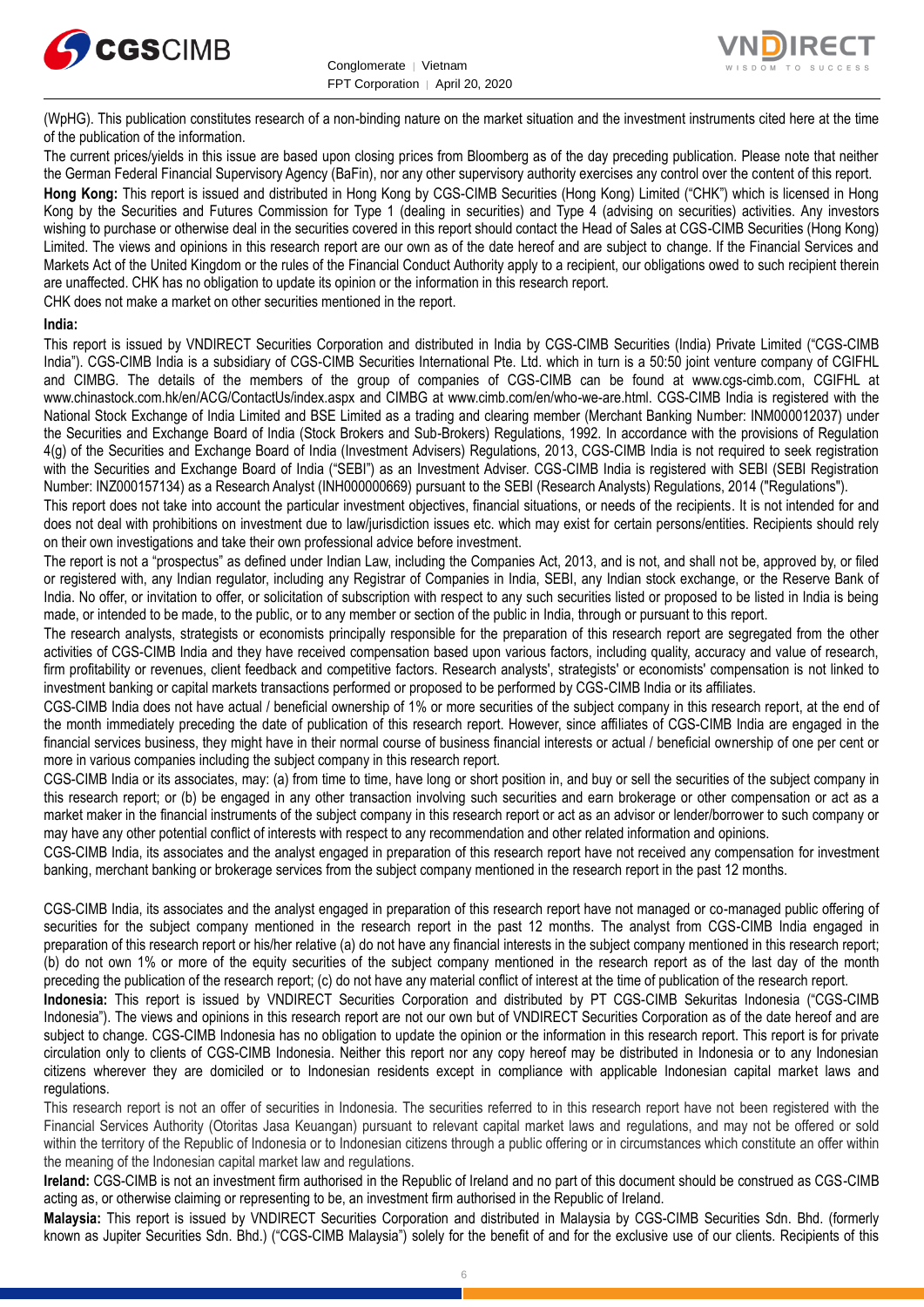



report are to contact CGS-CIMB Malaysia, at 29th Floor Menara CIMB No. 1 Jalan Stesen Sentral 2, Kuala Lumpur Sentral 50470 Kuala Lumpur, Malaysia, in respect of any matters arising from or in connection with this report. CGS-CIMB Malaysia has no obligation to update, revise or reaffirm the opinion or the information in this research report after the date of this report.

**New Zealand:** In New Zealand, this report is for distribution only to persons who are wholesale clients pursuant to section 5C of the Financial Advisers Act 2008.

**Singapore:** This report is issued by VNDIRECT Securities Corporation and distributed by CGS-CIMB Research Pte Ltd ("CGS-CIMBR"). CGS-CIMBR is a financial adviser licensed under the Financial Advisers Act, Cap 110 ("FAA") for advising on investment products, by issuing or promulgating research analyses or research reports, whether in electronic, print or other form. Accordingly CGS-CIMBR is a subject to the applicable rules under the FAA unless it is able to avail itself to any prescribed exemptions.

Recipients of this report are to contact CGS-CIMB Research Pte Ltd, 50 Raffles Place, #16-02 Singapore Land Tower, Singapore in respect of any matters arising from, or in connection with this report. CGS-CIMBR has no obligation to update the opinion or the information in this research report. This publication is strictly confidential and is for private circulation only. If you have not been sent this report by CGS-CIMBR directly, you may not rely, use or disclose to anyone else this report or its contents.

If the recipient of this research report is not an accredited investor, expert investor or institutional investor, CGS-CIMBR accepts legal responsibility for the contents of the report without any disclaimer limiting or otherwise curtailing such legal responsibility. If the recipient is an accredited investor, expert investor or institutional investor, the recipient is deemed to acknowledge that CGS-CIMBR is exempt from certain requirements under the FAA and its attendant regulations, and as such, is exempt from complying with the following :

(a) Section 25 of the FAA (obligation to disclose product information);

(b) Section 27 (duty not to make recommendation with respect to any investment product without having a reasonable basis where you may be reasonably expected to rely on the recommendation) of the FAA;

(c) MAS Notice on Information to Clients and Product Information Disclosure [Notice No. FAA-N03];

(d) MAS Notice on Recommendation on Investment Products [Notice No. FAA-N16];

(e) Section 36 (obligation on disclosure of interest in securities), and

(f) any other laws, regulations, notices, directive, guidelines, circulars and practice notes which are relates to the above, to the extent permitted by applicable laws, as may be amended from time to time, and any other laws, regulations, notices, directive, guidelines, circulars, and practice notes as we may notify you from time to time. In addition, the recipient who is an accredited investor, expert investor or institutional investor acknowledges that a CGS-CIMBR is exempt from Section 27 of the FAA, the recipient will also not be able to file a civil claim against CGS-CIMBR for any loss or damage arising from the recipient's reliance on any recommendation made by CGS-CIMBR which would otherwise be a right that is available to the recipient under Section 27 of the FAA, the recipient will also not be able to file a civil claim against CGS-CIMBR for any loss or damage arising from the recipient's reliance on any recommendation made by CGS-CIMBR which would otherwise be a right that is available to the recipient under Section 27 of the FAA.

CGS-CIMBR, its affiliates and related corporations, their directors, associates, connected parties and/or employees may own or have positions in securities of the company(ies) covered in this research report or any securities related thereto and may from time to time add to or dispose of, or may be materially interested in, any such securities. Further, CGS-CIMBR, its affiliates and its related corporations do and seek to do business with the company(ies) covered in this research report and may from time to time act as market maker or have assumed an underwriting commitment in securities of such company(ies), may sell them to or buy them from customers on a principal basis and may also perform or seek to perform significant investment banking, advisory, underwriting or placement services for or relating to such company(ies) as well as solicit such investment, advisory or other services from any entity mentioned in this report.

As of April 20, 2020,, CGS-CIMBR does not have a proprietary position in the recommended securities in this report.

CGS-CIMBR does not make a market on the securities mentioned in the report.

**South Korea:** This report is issued by VNDIRECT Securities Corporation and distributed in South Korea by CGS-CIMB Securities (Hong Kong) Limited, Korea Branch ("CGS-CIMB Korea") which is licensed as a cash equity broker, and regulated by the Financial Services Commission and Financial Supervisory Service of Korea. In South Korea, this report is for distribution only to professional investors under Article 9(5) of the Financial Investment Services and Capital Market Act of Korea ("FSCMA").

**Spain:** This document is a research report and it is addressed to institutional investors only. The research report is of a general nature and not personalised and does not constitute investment advice so, as the case may be, the recipient must seek proper advice before adopting any investment decision. This document does not constitute a public offering of securities.

CGS-CIMB is not registered with the Spanish Comision Nacional del Mercado de Valores to provide investment services.

**Sweden:** This report contains only marketing information and has not been approved by the Swedish Financial Supervisory Authority. The distribution of this report is not an offer to sell to any person in Sweden or a solicitation to any person in Sweden to buy any instruments described herein and may not be forwarded to the public in Sweden.

**Switzerland:** This report has not been prepared in accordance with the recognized self-regulatory minimal standards for research reports of banks issued by the Swiss Bankers' Association (Directives on the Independence of Financial Research).

**Thailand:** This report is issued by VNDIRECT Securities Corporation and distributed by CGS-CIMB Securities (Thailand) Co. Ltd. ("CGS-CIMB Thailand") based upon sources believed to be reliable (but their accuracy, completeness or correctness is not guaranteed). The statements or expressions of opinion herein were arrived at after due and careful consideration for use as information for investment. Such opinions are subject to change without notice and CGS-CIMB Thailand has no obligation to update the opinion or the information in this research report.

CGS-CIMB Thailand may act or acts as Market Maker, and issuer and offerer of Derivative Warrants and Structured Note which may have the following securities as its underlying securities. Investors should carefully read and study the details of the derivative warrants in the prospectus before making investment decisions.

AAV, ADVANC, AEONTS, AMATA, AOT, AWC, BANPU, BBL, BCH, BCP, BCPG, BDMS, BEC, BEM, BGC, BGRIM, BH, BJC, BPP, BTS, CBG, CENTEL, CHG, CK, CKP, COM7, CPALL, CPF, CPN, DELTA, DTAC, EA, EGCO, EPG, ERW, ESSO, GFPT, GLOBAL, GPSC, GULF, GUNKUL,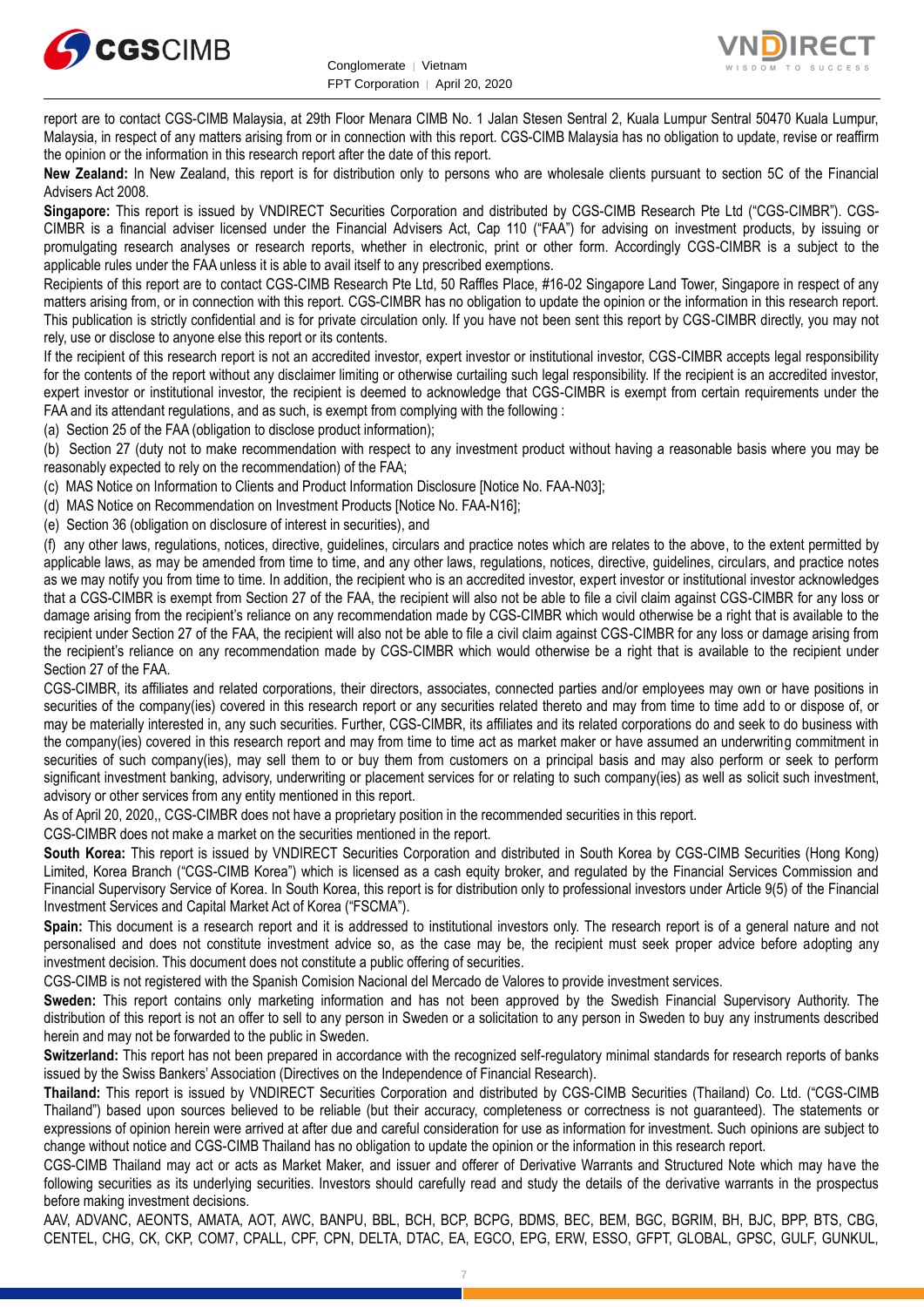



HANA, HMPRO, INTUCH, IRPC, IVL, JAS, JMT, KBANK, KCE, KKP, KTB, KTC, LH, MAJOR, MBK, MEGA, MINT, MTC, ORI, OSP, PLANB, PRM, PSH, PSL, PTG, PTT, PTTEP, PTTGC, QH, RATCH, RS, SAWAD, SCB, SCC, SGP, SPALI, SPRC, STA, STEC, STPI, SUPER, TASCO, TCAP, THAI, THANI, THG, TISCO, TKN, TMB, TOA, TOP, TPIPP, TQM, TRUE, TTW, TU, VGI, WHA, BEAUTY, JMART, LPN, SISB, WORK. **Corporate Governance Report:**

The disclosure of the survey result of the Thai Institute of Directors Association ("IOD") regarding corporate governance is made pursuant to the policy of the Office of the Securities and Exchange Commission. The survey of the IOD is based on the information of a company listed on the Stock Exchange of Thailand and the Market for Alternative Investment disclosed to the public and able to be accessed by a general public investor. The result, therefore, is from the perspective of a third party. It is not an evaluation of operation and is not based on inside information.

The survey result is as of the date appearing in the Corporate Governance Report of Thai Listed Companies. As a result, the survey result may be changed after that date. CGS-CIMB Thailand does not confirm nor certify the accuracy of such survey result.

| Saara.<br>Range:<br>ocort | 100<br>۵N<br>JU | RΓ<br>or<br>-<br>υu<br>ັບ | 70<br>70<br>. . | $\overline{\phantom{a}}$<br>.<br>$\sim$<br><b>DEIUW</b><br>, ט<br>וש | Resul <sup>®</sup><br>N0<br>urvev. |
|---------------------------|-----------------|---------------------------|-----------------|----------------------------------------------------------------------|------------------------------------|
| Description:              | :xcellent       | Verv<br>000ز              | 000ن<br>- - - - | N/A                                                                  |                                    |

**United Arab Emirates:** The distributor of this report has not been approved or licensed by the UAE Central Bank or any other relevant licensing authorities or governmental agencies in the United Arab Emirates. This report is strictly private and confidential and has not been reviewed by, deposited or registered with UAE Central Bank or any other licensing authority or governmental agencies in the United Arab Emirates. This report is being issued outside the United Arab Emirates to a limited number of institutional investors and must not be provided to any person other than the original recipient and may not be reproduced or used for any other purpose. Further, the information contained in this report is not intended to lead to the sale of investments under any subscription agreement or the conclusion of any other contract of whatsoever nature within the territory of the United Arab Emirates.

**United Kingdom and European Economic Area (EEA):** In the United Kingdom and European Economic Area, this material is also being distributed by CGS-CIMB Securities (UK) Limited ("CGS-CIMB UK"). CGS-CIMB UK is authorized and regulated by the Financial Conduct Authority and its registered office is at 27 Knightsbridge, London, SW1X7YB. The material distributed by CGS-CIMB UK has been prepared in accordance with CGS-CIMB's policies for managing conflicts of interest arising as a result of publication and distribution of this material. This material is for distribution only to, and is solely directed at, selected persons on the basis that those persons: (a) are eligible counterparties and professional clients of CGS-CIMB UK; (b) have professional experience in matters relating to investments falling within Article 19(5) of the Financial Services and Markets Act 2000 (Financial Promotion) Order 2005 (as amended, the "Order"), (c) fall within Article 49(2)(a) to (d) ("high net worth companies, unincorporated associations etc") of the Order; (d) are outside the United Kingdom subject to relevant regulation in each jurisdiction, material(all such persons together being referred to as "relevant persons"). This material is directed only at relevant persons and must not be acted on or relied on by persons who are not relevant persons. Any investment or investment activity to which this material relates is available only to relevant persons and will be engaged in only with relevant persons.

This material is categorised as non-independent for the purposes of CGS-CIMB UK and therefore does not provide an impartial or objective assessment of the subject matter and does not constitute independent research. Consequently, this material has not been prepared in accordance with legal requirements designed to promote the independence of research and will not be subject to any prohibition on dealing ahead of the dissemination of research. Therefore, this material is considered a marketing communication.

**United States:** This research report is issued by VNDIRECT Securities Corporation and distributed in the United States of America by CGS-CIMB Securities (USA) Inc, a U.S. registered broker-dealer and a related company of CGS-CIMB Securities Sdn. Bhd. (formerly known as Jupiter Securities Sdn. Bhd.), CGS-CIMB Research Pte Ltd, PT CGS-CIMB Sekuritas Indonesia, CGS-CIMB Securities (Thailand) Co. Ltd, CGS-CIMB Securities (Hong Kong) Limited and CGS-CIMB Securities (India) Private Limited, and is distributed solely to persons who qualify as "U.S. Institutional Investors" as defined in Rule 15a-6 under the Securities and Exchange Act of 1934. This communication is only for Institutional Investors whose ordinary business activities involve investing in shares, bonds, and associated securities and/or derivative securities and who have professional experience in such investments. Any person who is not a U.S. Institutional Investor or Major Institutional Investor must not rely on this communication. The delivery of this research report to any person in the United States of America is not a recommendation to effect any transactions in the securities discussed herein, or an endorsement of any opinion expressed herein. CGS-CIMB Securities (USA) Inc, is a FINRA/SIPC member and takes responsibility for the content of this report. For further information or to place an order in any of the abovementioned securities please contact a registered representative of CGS-CIMB Securities (USA) Inc.

CGS-CIMB Securities (USA) Inc. does not make a market on other securities mentioned in the report.

CGS-CIMB Securities (USA) Inc. has not managed or co-managed a public offering of any of the securities mentioned in the past 12 months.

CGS-CIMB Securities (USA) Inc. has not received compensation for investment banking services from any of the company mentioned in the past 12 months.

CGS-CIMB Securities (USA) Inc. neither expects to receive nor intends to seek compensation for investment banking services from any of the company mentioned within the next 3 months.

**Other jurisdictions:** In any other jurisdictions, except if otherwise restricted by laws or regulations, this report is only for distribution to professional, institutional or sophisticated investors as defined in the laws and regulations of such jurisdictions. being the purisdictions: In any other jurisdictions, except if otherwise restricted by langulational or sophisticated investors as defined in the laws and regulations of sudistribution of stock ratings and investment banki

| <b>Other jurisdictions:</b> In any other jurisdictions, except if otherwise restricted by laws or regulations, this report is only for distribution to<br>institutional or sophisticated investors as defined in the laws and regulations of such jurisdictions. |                         |                                |  |
|------------------------------------------------------------------------------------------------------------------------------------------------------------------------------------------------------------------------------------------------------------------|-------------------------|--------------------------------|--|
| Distribution of stock ratings and investment banking clients for quarter ended on 31 March 2020                                                                                                                                                                  |                         |                                |  |
| 811 companies under coverage for quarter ended on 31 March 2020                                                                                                                                                                                                  |                         |                                |  |
|                                                                                                                                                                                                                                                                  | Rating Distribution (%) | Investment Banking clients (%) |  |
| Add                                                                                                                                                                                                                                                              | 60.8%                   | 0.1%                           |  |
| Hold                                                                                                                                                                                                                                                             | 27.6%                   | $0.0\%$                        |  |
| Reduce                                                                                                                                                                                                                                                           | 11.6%                   | $0.0\%$                        |  |
|                                                                                                                                                                                                                                                                  |                         |                                |  |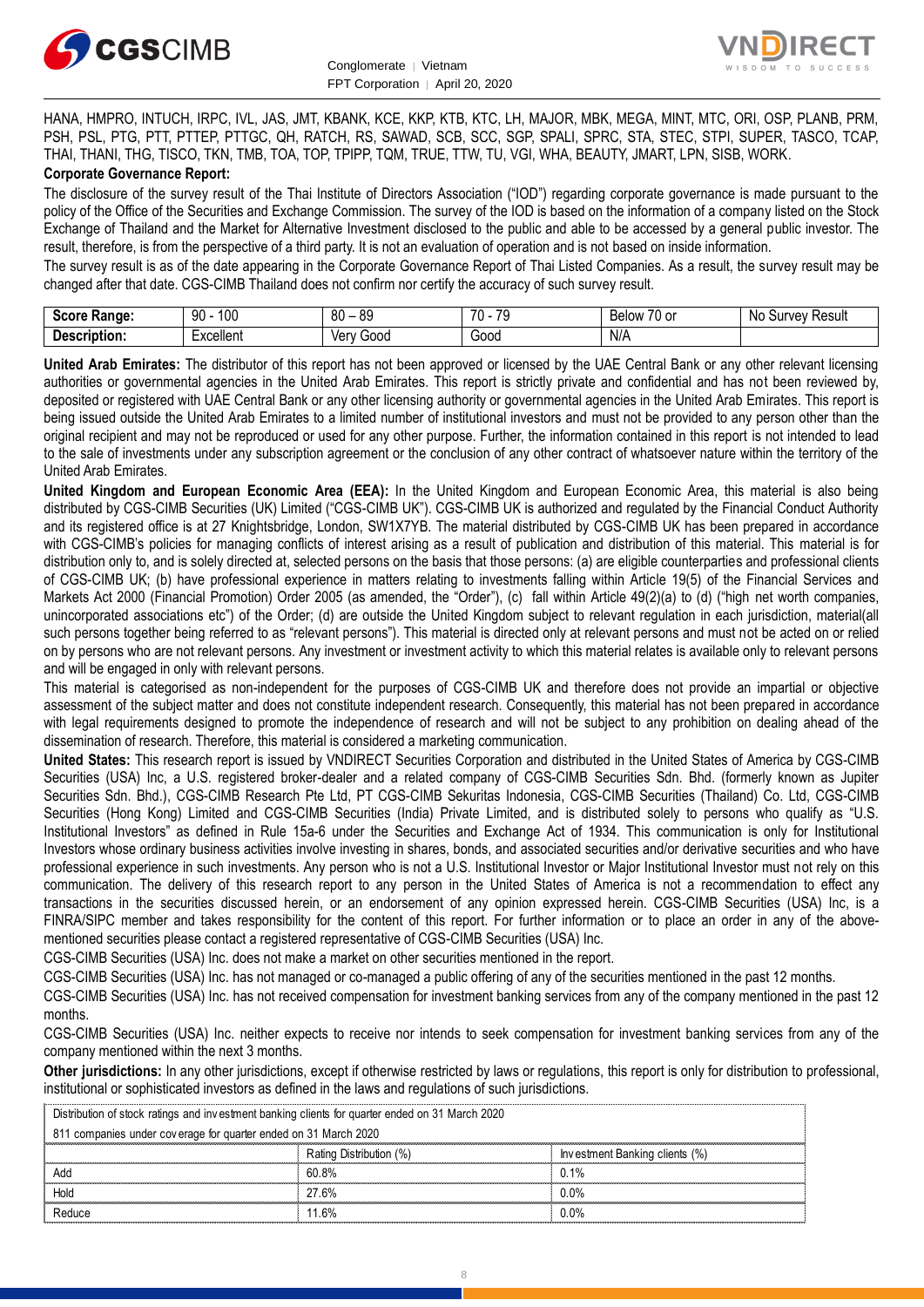

Conglomerate │ Vietnam FPT Corporation | April 20, 2020



#### **Spitzer Chart for stock being researched ( 2 year data )**

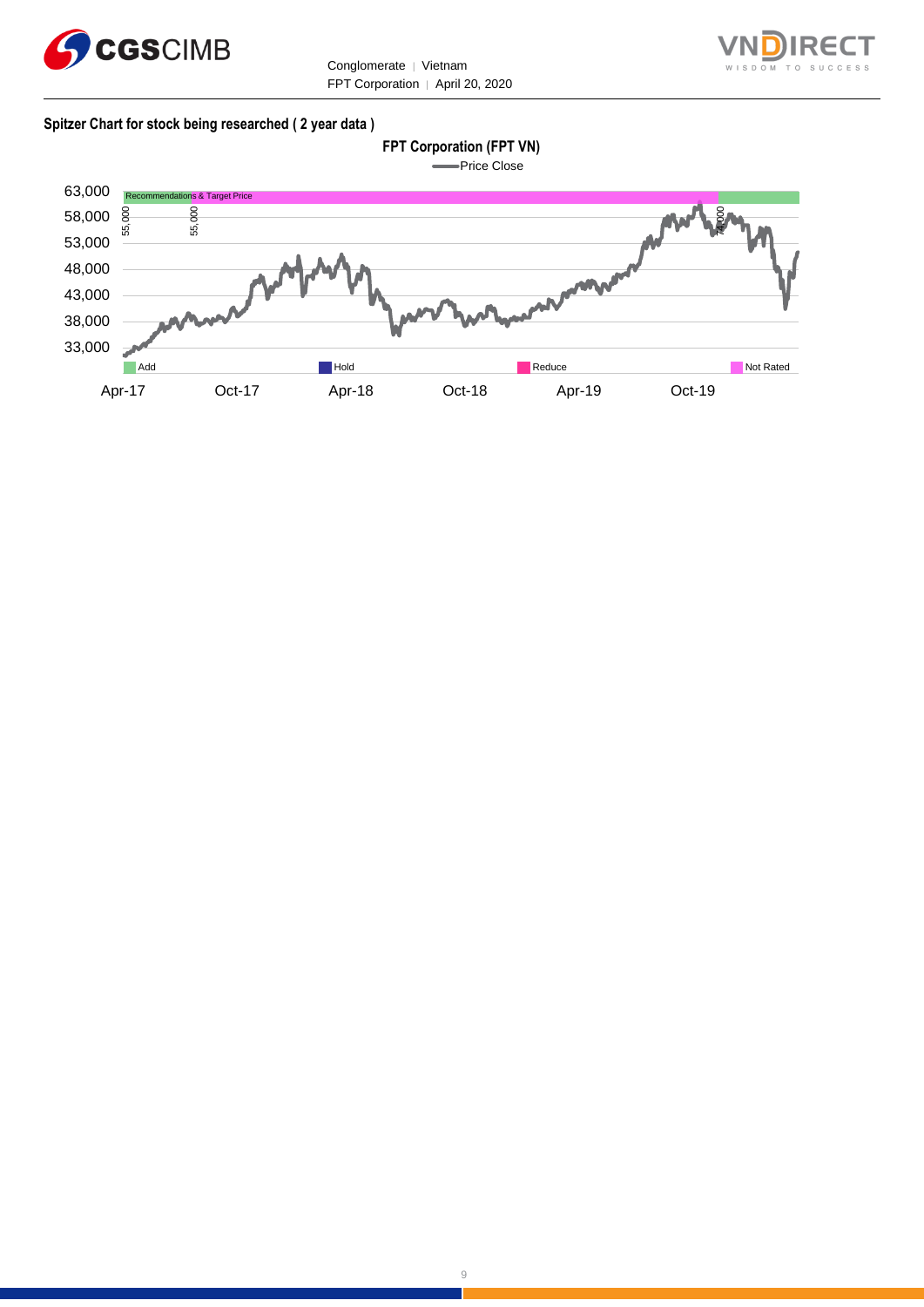



#### **Corporate Governance Report of Thai Listed Companies (CGR). CG Rating by the Thai Institute of Directors Association (Thai IOD) in 2019, Anti-Corruption 2019**

**ADVANC** – Excellent, Certified, **AEONTS** – Good, n/a, **AH** – Very Good, n/a, **AMATA** – Excellent, Declared, **ANAN** – Excellent, Declared, **AOT** – Excellent, n/a, **AP** – Excellent, Certified, **ASP** – Very Good, Certified, **BAM** – not available, n/a, **BANPU** – Excellent, Certified, **BAY** – Excellent, Certified, **BBL** – Very Good, Certified, **BCH** – Good, Certified, **BCP** - Excellent, Certified, **BCPG** – Excellent, Certified, **BDMS** – Very Good, n/a, **BEAUTY** – Good, n/a, **BEC** – Very Good, n/a, **BGRIM** – Very Good, Declared, **BH** - Good, n/a, **BJC** – Very Good, n/a, **BJCHI** – Very Good, Certified, **BLA** – Very Good, Certified, **BPP** – Very Good, Declared, **BR** - Good, n/a, **BTS** - Excellent, Certified, **CBG** – Very Good, n/a, **CCET** – Good, n/a, **CENTEL** – Very Good, Certified, **CHAYO** - Good, n/a, **CHG** – Very Good, Declared, **CK** – Excellent, n/a, **COL** – Excellent, Declared, **CPALL** – Excellent, Certified, **CPF** – Excellent, Certified, **CPN** - Excellent, Certified, **CPNREIT** – not available, n/a, **CRC** – not available, n/a, **DELTA** - Excellent, Declared, **DEMCO** – Excellent, Certified, **DDD** – Very Good, n/a, **DIF** – not available, n/a, **DREIT** – not available, n/a, **DTAC** – Excellent, Certified, **EA** – Excellent, n/a, **ECL** – Very Good, Certified, **EGCO** - Excellent, Certified, **EPG** – Very Good, n/a, **ERW** – Very Good, n/a, **GFPT** - Excellent, Certified, **GGC** – Excellent, Certified, **GLOBAL** – Very Good, n/a, **GLOW** – Very Good, Certified, **GPSC** – Excellent, Certified, **GULF** – Very Good, n/a, **GUNKUL** – Excellent, Certified, **HANA** - Excellent, Certified, **HMPRO** - Excellent, Certified, **HUMAN** – Good, n/a, **ICHI** – Excellent, Declared, **III** – Excellent, n/a, **INTUCH** - Excellent, Certified, **IRPC** – Excellent, Certified, **ITD** – Very Good, n/a, **IVL** - Excellent, Certified, **JASIF** – not available, n/a, **BJC** – Very Good, n/a, **JMT** – Very Good, n/a, **KBANK** - Excellent, Certified, **KCE** - Excellent, Certified, **KKP** – Excellent, Certified, **KSL** – Excellent, Certified, **KTB** - Excellent, Certified, **KTC** – Excellent, Certified, **LH** - Excellent, n/a, **LPN** – Excellent, Certified, **M** – Very Good, Certified, **MACO** – Very Good, n/a, **MAJOR** – Very Good, n/a, **MAKRO** – Excellent, Certified, **MALEE** – Excellent, Certified, **MC** – Excellent, Certified, **MCOT** – Excellent, Certified, **MEGA** – Very Good, n/a, **MINT** - Excellent, Certified, **MK** – Very Good, n/a, **MTC** – Excellent, n/a, **NETBAY** – Very Good, n/a, **OSP** – Very Good, n/a, **PLANB** – Excellent, Certified, **PLAT** – Very Good, Certified, **PR9** – Excellent, n/a, **PSH** – Excellent, Certified, **PSTC** – Very Good, Certified, **PTT** - Excellent, Certified, **PTTEP** - Excellent, Certified, **PTTGC** - Excellent, Certified, **QH** – Excellent, Certified, **RATCH** – Excellent, Certified, **ROBINS** – Excellent, Certified, **RS** – Excellent, n/a, **RSP** – not available, n/a, **S** – Excellent, n/a, **SAPPE** – Very Good, Declared, **SAT** – Excellent, Certified, **SAWAD** – Very Good, n/a, **SC** – Excellent, Certified, **SCB** - Excellent, Certified, **SCC** – Excellent, Certified, **SCN** – Excellent, Certified, **SF** – Good, n/a, **SHR** – not available, n/a, **SIRI** – Very Good, Certified, **SPA** - Good, n/a, **SPALI** - Excellent, n/a, **SPRC** – Excellent, Certified, **STA** – Very Good, Certified, **STEC** – Excellent, n/a, **SVI** – Excellent, Certified, **SYNEX** – Excellent, Certified, **TASCO** – Excellent, Certified, **TCAP** – Excellent, Certified, **THANI** – Excellent, Certified, **TIPCO** – Very Good, Certified, **TISCO** - Excellent, Certified, **TKN** – Very Good, n/a, **TMB** - Excellent, Certified, **TNR** – Very Good, Certified, **TOP** - Excellent, Certified, **TPCH** – Good, n/a, **TPIPP** – Good, n/a, **TRUE** – Excellent, Certified, **TU** – Excellent, Certified, **TVO** – Excellent, Declared, **UNIQ** – not available, n/a, **VGI** – Excellent, Certified, **WHA** – Excellent, Certified, **WHART** – not available, n/a, **WICE** – Excellent, Certified, **WORK** – Good, n/a.

1 CG Score 2019 from Thai Institute of Directors Association (IOD)

2 AGM Level 2018 from Thai Investors Association

3 Companies participating in Thailand's Private Sector Collective Action Coalition Against Corruption programme (Thai CAC) under Thai Institute of Directors (as of November 30, 2018) are categorised into:

companies that have declared their intention to join CAC, and companies certified by CAC.

4 [The Stock Exchange of Thailand : the record of listed companies with corporate sustainable development "Thai sustainability Investment 2018"](http://www.set.or.th/sustainable_dev/en/sr/sri/tsi_p1.html) included:

SET and mai listed companies passed the assessment conducted by the Stock Exchange of Thailand: THSI (SET) and THSI (mai)

SET listed companies passed the assessment conducted by the Dow Jones Sustainability Indices (DJSI)

#### **RECOMMENDATION FRAMEWORK**

| <b>Stock Ratings</b>                                                                                                                                                                                                                                              | Definition:                                                                                                                     |  |
|-------------------------------------------------------------------------------------------------------------------------------------------------------------------------------------------------------------------------------------------------------------------|---------------------------------------------------------------------------------------------------------------------------------|--|
| Add                                                                                                                                                                                                                                                               | The stock's total return is expected to reach 15% or higher over the next 12 months.                                            |  |
| Hold                                                                                                                                                                                                                                                              | The stock's total return is expected to be between negative 10% and positive 15% over the next 12 months.                       |  |
| Reduce                                                                                                                                                                                                                                                            | The stock's total return is expected to fall below negative 10% over the next 12 months.                                        |  |
| The total expected return of a stock is defined as the sum of the:(i) percentage difference between the target price and the current price and (ii)<br>the forward net dividend yields of the stock. Stock price targets have an investment horizon of 12 months. |                                                                                                                                 |  |
| <b>Sector Ratings</b>                                                                                                                                                                                                                                             | Definition:                                                                                                                     |  |
| Overweight                                                                                                                                                                                                                                                        | An Overweight rating means stocks in the sector have, on a market cap-weighted basis, a positive absolute<br>recommendation.    |  |
| Neutral                                                                                                                                                                                                                                                           | A Neutral rating means stocks in the sector have, on a market cap-weighted basis, a neutral absolute recommendation.            |  |
| Underweight                                                                                                                                                                                                                                                       | An Underweight rating means stocks in the sector have, on a market cap-weighted basis, a negative absolute<br>recommendation.   |  |
| <b>Country Ratings</b>                                                                                                                                                                                                                                            | Definition:                                                                                                                     |  |
| Overweight                                                                                                                                                                                                                                                        | An Overweight rating means investors should be positioned with an above-market weight in this country relative to<br>benchmark. |  |
| Neutral                                                                                                                                                                                                                                                           | A Neutral rating means investors should be positioned with a neutral weight in this country relative to benchmark.              |  |
| Underweight                                                                                                                                                                                                                                                       | An Underweight rating means investors should be positioned with a below-market weight in this country relative to<br>benchmark. |  |

#### **Hien Tran Khanh – Deputy Head of Research** Email: [hien.trankhanh@vndirect.com.vn](mailto:hien.trankhanh@vndirect.com.vn)